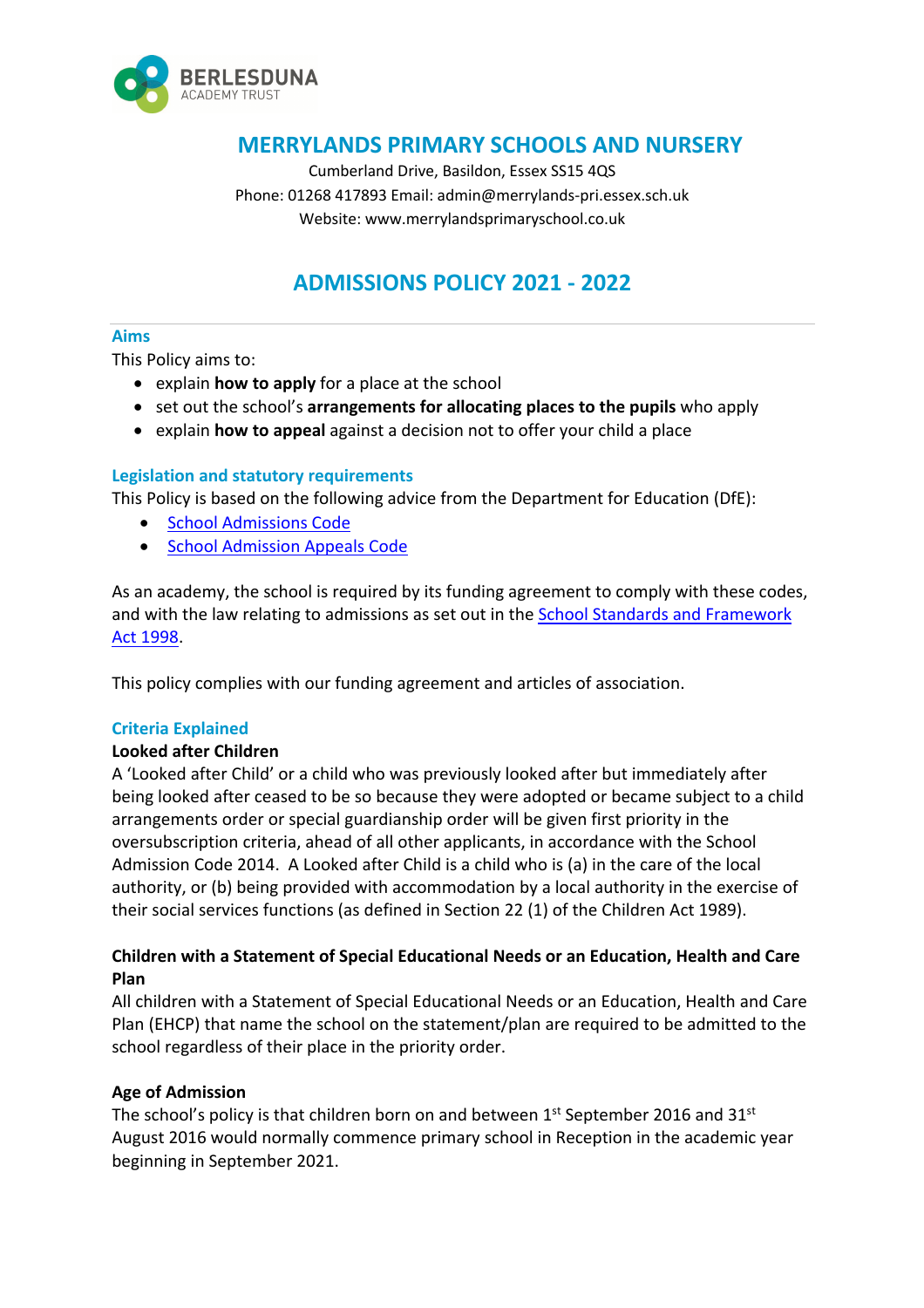

As required by law, The Berlesduna Trust provides for the fulltime admission of all children offered a place in the Reception year group from the September following their fourth

birthday. Therefore, if a parent wants a full time place for their child from September (at the school in which a place has been offered) then they are entitled to that full time place.

Parents can request that the date their child is admitted to the school is deferred until later in the school year or until the child reaches compulsory school age within the school year. The law does not require a child to start school until the start of the term following their fifth birthday. Compulsory school age is reached at that point.

Where entry is deferred, the school will hold the place for that child and will not offer it to another child. The parent would not, however, be able to defer entry beyond the beginning of the term after the child's fifth birthday, nor beyond the academic year for which the original application was accepted. Parents can also request that their child attends parttime until the child reaches compulsory school age. Any parent interested in taking up a part-time place initially should contact the school for further details as to what this would entail.

Where the parent of a 'summer born child' ( $1<sup>st</sup>$  April –  $31<sup>st</sup>$  August) wishes their child to start school in the autumn term following their fifth birthday, they will need to apply for a place at the correct time for the normal admission round for the following academic year. Supporting evidence from relevant professionals working with the child and family stating why the child must be placed outside their normal age appropriate cohort must be submitted. The admissions authority will decide whether the application for a Reception place will be accepted or whether it will be treated as an application for a Year 1 place, the child's normal age appropriate cohort. If the application for a Reception place is not accepted this does not constitute a refusal of the place and there is no right to an independent statutory appeal.

#### **Home address**

Applications will normally be processed based on the home address for the child at the time of application and determination, unless, where there is a new home address, proof of an exchange of contracts or a copy of a signed tenancy agreement can be provided by 1st February 2021. The home address is the address at which the child resides on a permanent basis or is 'ordinarily resident'. This is generally the address of the parent/carer. In some cases, children may be 'ordinarily resident' for much of the school week, including overnight, with another relative or carer, such as a grandparent. This may also be the case where a child resides between two parents at different addresses following the breakdown of the parental relationship. Where this is the case, the application may be processed based on that address (where the child resides for much of the school week) and proof of address and residence arrangement will be required with the application. The child must be living with the parent, relative or carer 24 hours per day, for much of the school week. Arrangements where parents can leave and collect children from another relative or carer daily will be regarded as childcare arrangements, and the child will not be deemed to be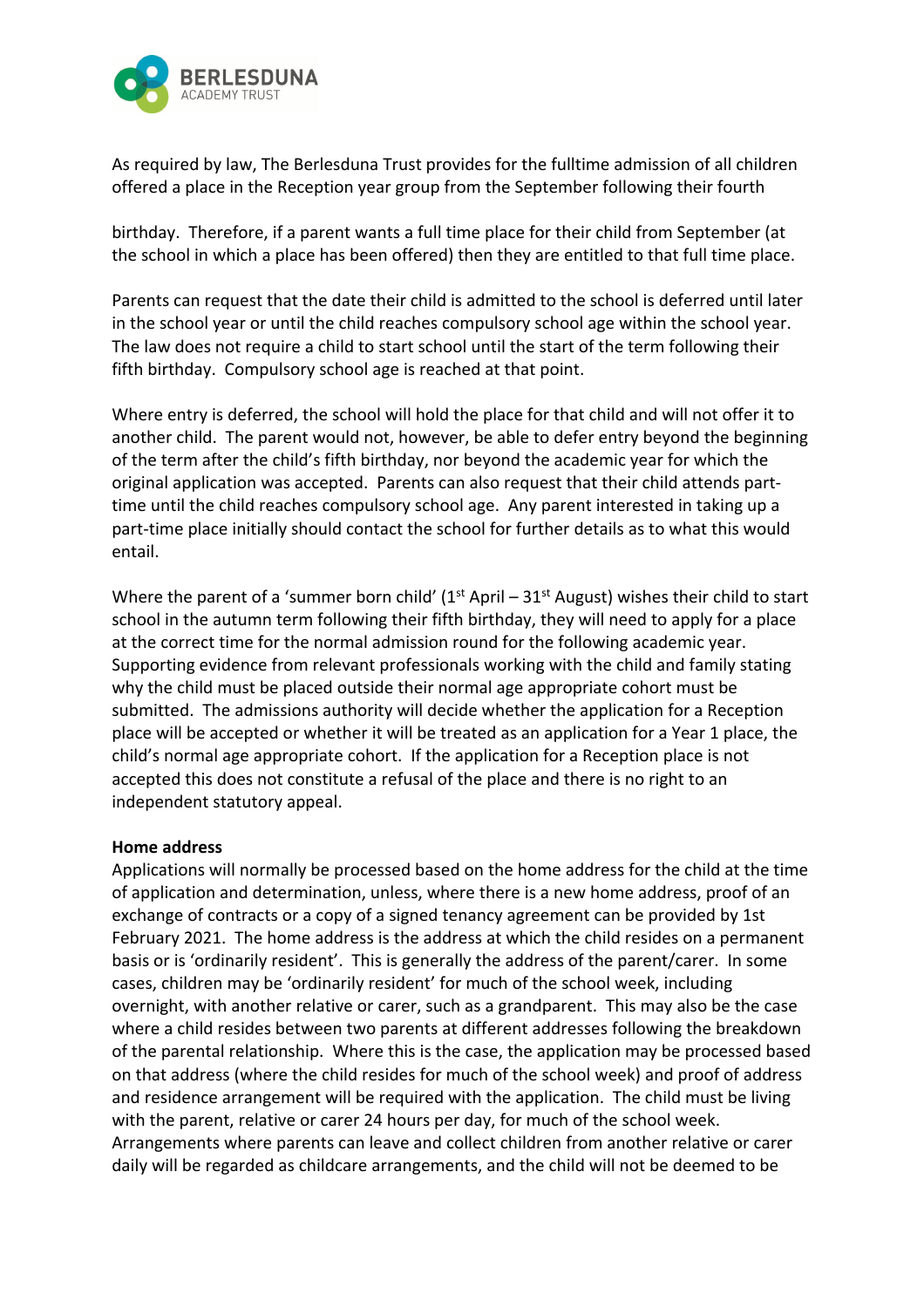

'ordinarily resident' with that person. In all cases it is expected that the adult with whom the child is 'ordinarily resident' receives the child benefit for the child (where eligible).

#### **Distance tie breaker**

For admissions purposes, the Local Authority uses data provided by Ordnance Survey (OS) to measure straight line distances. The OS data plots the co-ordinates of each individual property (the home address) which are referred to as address points. The definition of the home address is as described above. Straight line distance is measured from the address point of the home address to address point of the school. Distances are reported in miles to three decimal places. If a child's time is split equally between two residences, the address of the residence at which the child resides for much of the school week would be used to measure the distance between the child's school and home. In the unlikely event of two applicants with an identical distance competing for a single place at a school the place will be offered to one applicant on the basis of lots drawn by an officer of the Trust not involved in admissions, with the exception of twins, triplets etc.

# **Address Checking**

The school will ask applicants to provide proof of their home address. This may include a copy of the following:

- UK driving licence
- council tax notification
- two utility bills dated within the last 6 months (gas, electricity, water or landline phone)

The school reserves the right to take additional checking measures including further documentation and in some cases unannounced home visits.

If a school place is secured through false information regarding a home address, the school will withdraw the place offered.

#### **Admission of children from overseas**

All children of compulsory school age (5 to 16 years) in the UK have a right of access to education. However, where a child is in the UK for a short period only, for example less than half a term, it may be reasonable to refuse admission to a school.

Children who hold full British Citizen passports (not British Dependent Territories or British Overseas passports), have a passport endorsed to show a right of abode in the UK or are European Economic Area nationals normally have unrestricted entry to the UK. An application for a school place will be accepted for such children even though they may not be resident in the UK at the time of application. The application may however be processed on the basis of the overseas address.

If an applicant meeting the above criteria owns a property in Essex but is not living in it, perhaps because they are working abroad at the time of application, but they intend to take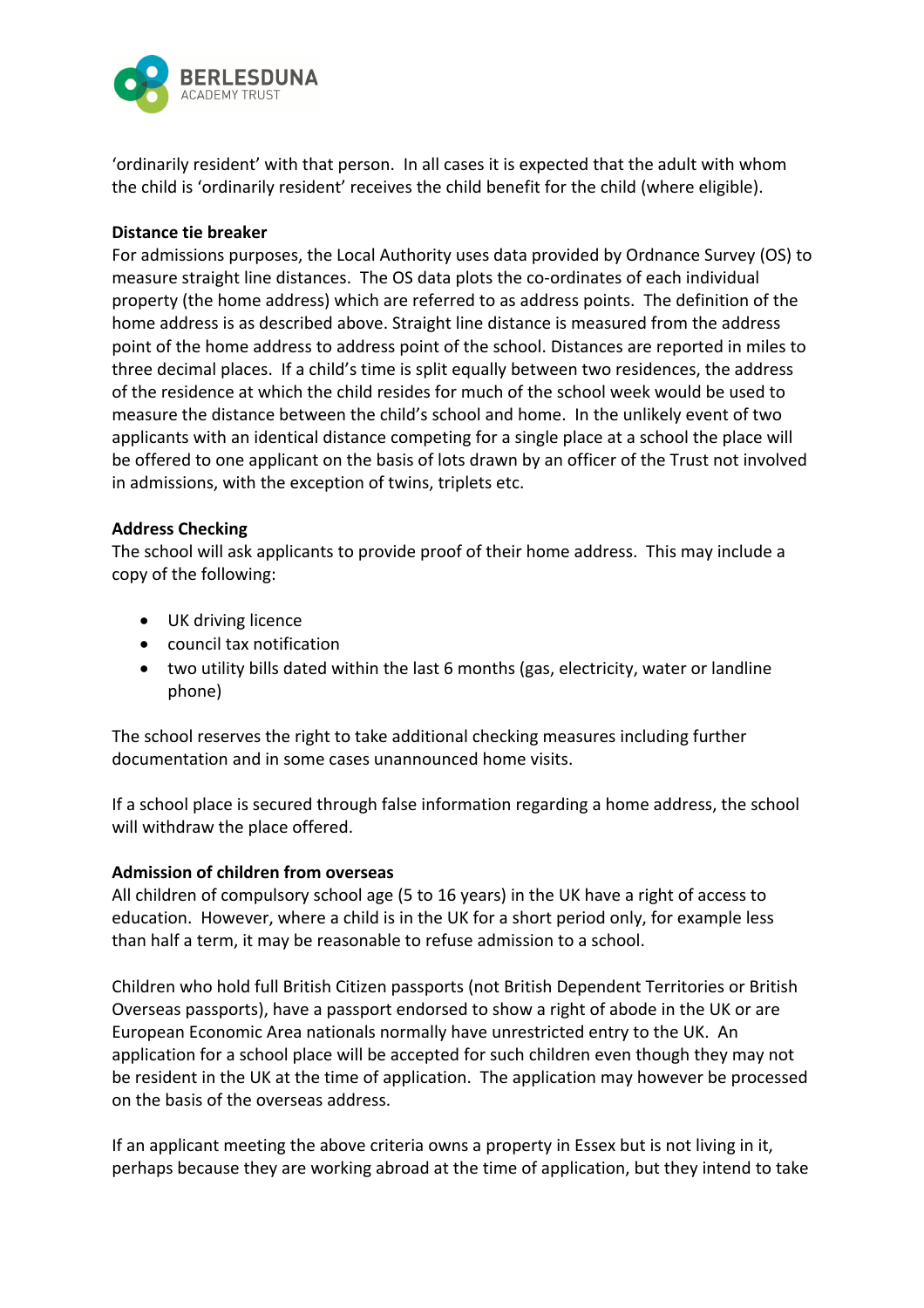

up residency at the Essex home before the start of the autumn term, the application will be processed using the Essex address. Any offer of a school place will then be conditional upon receipt of evidence of taking up residency at that property in Essex.

Other children from overseas do not generally have automatic right of entry to the UK. An application for a school place will not therefore be accepted until they are resident in the UK. Proof of residency such as an endorsed passport or entry visa will be required with the application.

#### **Siblings**

For applications made in the normal admission round a relevant sibling is a child who has a brother, sister, adopted brother or sister or stepbrother or stepsister living in the same family unit in the same family household and address who attends the preferred school or partner school in any year group excluding the final year. Biological and adopted siblings who attend the preferred school in any year group excluding the final year will also be treated as siblings irrespective of place of residence. Children residing in the same household as part of an extended family, such as cousins, will not be treated as siblings.

For mid-year applications a sibling is a child who has a brother, sister, adopted brother or sister or stepbrother or stepsister living in the same family unit in the same family household and address as a child who attends or has been offered a place at the preferred school at the time of application and determination and with a reasonable expectation that the sibling will be attending at the time of admission. Biological siblings who attend the preferred school will be treated as siblings irrespective of their place of residence.

#### **Priority Admission Areas**

There is no guarantee of a place to children living in the priority admission area of a school. Parents can check in which school's priority admission area their address is located (if any) using the online 'Catchment Area Finder' tool on the Local Authority website www.essex.gov.uk/ admissions.

#### **Twins, Triplets etc.**

For applications made in the normal admission round, if the last child to be offered a place is a twin and their sibling cannot be offered initially, the Local Authority will ensure both twins are offered a place. In the case of triplets or other multiple births, if the majority of children can be offered a place initially, the Local Authority will offer places to the remaining children. For example, if two triplets can be offered a place, the remaining child will also receive an offer of a place. For mid-year applications, where a family moves into an area necessitating a change of school for their twins (or triplets etc) and the majority can be offered a place then a place will be offered for the remaining child(ren). However, where the family does not move but wishes to transfer the children to another local school where there are insufficient places for all of them then a place would not normally be offered for all.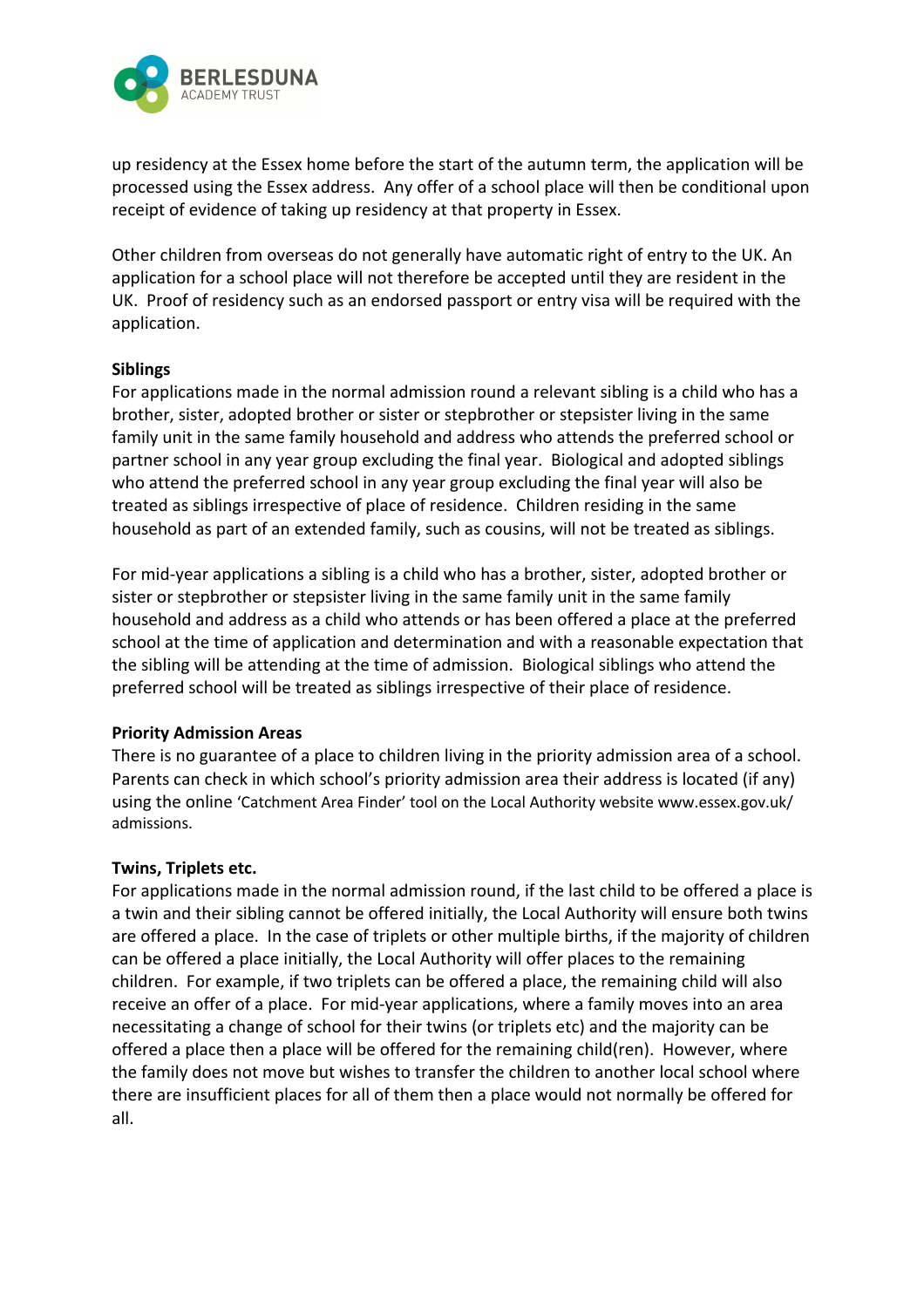

# **How to Apply**

Merrylands Primary School and Nursery is a single site primary school; children stay in the same school throughout the infant and junior stages. We currently have an annual intake of 90 children.

To apply for a school place for your child, you need to follow the procedures set out below:

**For all year group applications including Reception** – you must apply for your child's school place via Essex County Council's website: www.essex.gov.uk/admissions.

Once your application has been processed, you will receive a letter from Essex County Council informing you if a place is available or not (this can take up to 3 weeks). If a place is not available, you will be added to our waiting list.

There is no guarantee of a place for children living in the priority admission area. In the event of oversubscription places will be allocated using the following criteria in the order given:

- 1. Looked After Children and previously looked after children (as defined above)
- 2. Children with a sibling attending the school
- 3. Children living in the priority admission area
- 4. Children of staff at the school:

a) where the member of staff has been employed at the school for two or more years at the time at which the application for admission to the school is made, and/or b) the member of staff is recruited to fill a vacant post for which there is a demonstrable skill shortage

5. Remaining applications

In the event of oversubscription within any of the above criteria, priority will be determined by straight line distance from home to school, those living closest being given the highest priority.

The application process is in accordance with the co-ordinated scheme for primary admissions and involves completion of the Common Application Form – either online or by paper. Offers of places will be sent by Essex County Council on 16<sup>th</sup> April 2021. Where applications are made mid-year the criteria in this document shall apply.

The closing date for applications will be on 15<sup>th</sup> January 2021.

Applications will normally be processed on the basis of the home address (as previously defined) for the child at the time of application and determination, unless where there is a new home address, proof of an exchange of contracts or a copy of a tenancy agreement can be provided by 4th February 2021.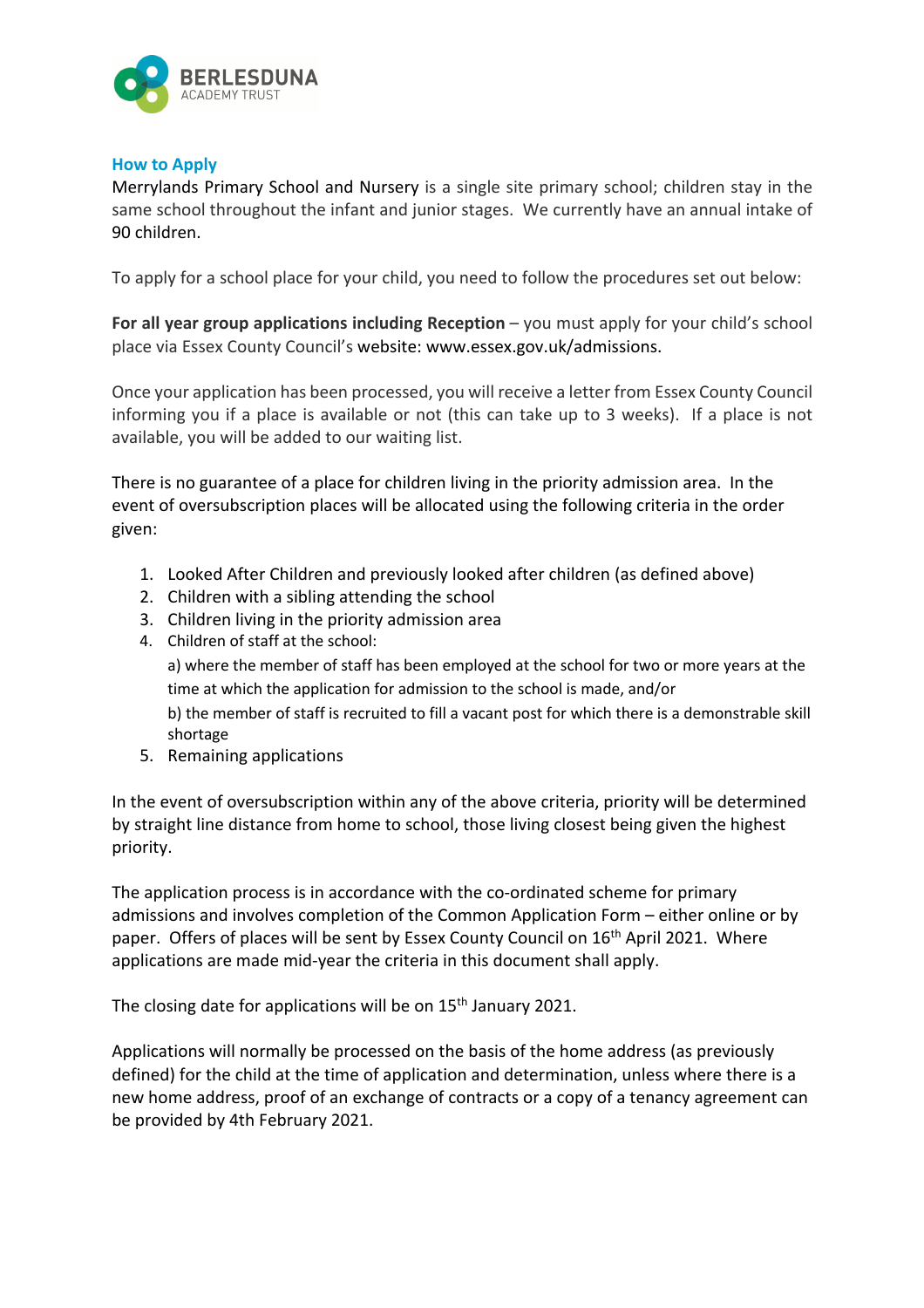

# **Withdrawal of an offer**

If a school place has been secured through false information or has been offered in error, the offer of the place may be withdrawn.

#### **Waiting lists**

After 19<sup>th</sup> April 2021, all unsuccessful applications that are ranked higher than the school offered will be held on a waiting list, according to the admissions criteria for the school. This applies to both on time and late applications.

Essex County Council School Admissions will hold waiting lists for all oversubscribed schools until the end of August 2021 after which they will be handed over to the school who will hold until 31<sup>st</sup> December 2021 and continue to allocate places from these lists if spaces become available. Applicants will be ranked on these waiting lists in priority order, according to the school's admission criteria. Each added child will require the list to be ranked again in line with the published oversubscription criteria. After 31<sup>st</sup> December 2021 parents should contact the school directly regarding being on a Continued Interest List for a place at the school.

#### **Late Applications**

Applications received after the closing date of 15<sup>th</sup> January 2021 will normally be treated as late. This means your application will be dealt with after all on time applications have been processed, unless there is evidence, or you provide evidence, to show that the application could not reasonably have been made on time. A new on time preference will not be accepted after the closing date unless the circumstances are deemed to be exceptional. All late applications will be considered by Local Authority officers to determine whether there are exceptional circumstances. Where that is deemed to be the case, the application will be treated as 'on time'.

Even if there are reasons why you could not apply on time, it will be not possible to treat any application received after 1st February 2021 as on time. In addition, any applications, preferences or change requests received after 1st February 2021 will be held and not considered until after the first round of offers on 16th April 2021.

#### **Changing primary schools**

The opportunity to transfer depends on places being available at the preferred school. If a place can be offered, it is usually made available at the start of the following term. If no places are available, the application will be refused, and the right of appeal will be given. Applications for transfer will not ordinarily be determined until the half term prior to the requested admission date.

In cases where a child moves into a district area (proof of address required) and, as a result of the move the child would be without a school place, the application will be dealt with immediately. A child should not be withdrawn from the current school until a place has been secured elsewhere.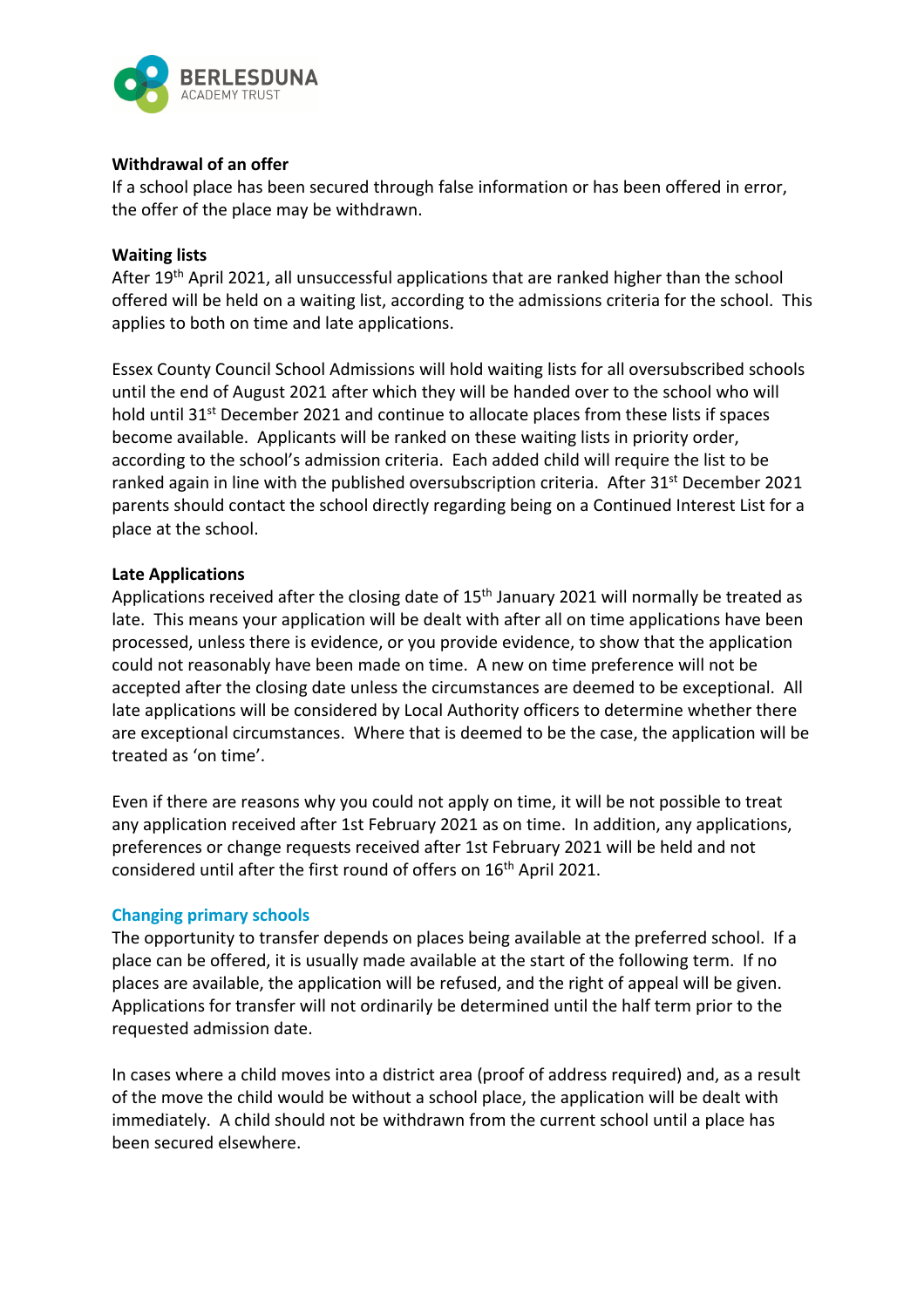

Mid-year a school may admit a child over the admission number and outside the admission criteria where they have been excluded from another school or are being placed as a move supported by all agencies.

#### **Admission Outside of the 'Normal Age Group'**

Parents may seek a place at a school outside of a child's normal age group, for example if the child is gifted and talented or has experienced problems such as ill health. Any such request must be made in writing with an application setting out clearly the reasons with any supporting evidence from relevant professionals such as teachers or doctors. Each such case will be considered by the school on an individual basis considering the best interests of the child concerned, the parent's views and any professional supporting evidence. The views of the Headteacher of the school(s) at which the place is requested will be sought. There is no guarantee that a request for a place outside of a child's normal age group will be agreed. Parents have a statutory right to appeal against the refusal of a place at a school for which they have applied. However, this right does not apply if they are offered a place at the school but it is not in their preferred age group.

#### **Applications made after the start of the autumn term**

On receipt of an application after the start of the autumn term the Local Authority will contact the school in writing for the up-to-date numbers of children on roll in the relevant year group. If there are spaces available an offer will be made. If not, a refusal will be sent, and the right of appeal given if it was a first application for the year group. Unless there is a significant and material change in circumstances a second application received in the same academic year does not have to be determined by the Local Authority and no second right of appeal will be given. When there are more applications, received on the same day, than the number of places available the school's admission criteria will be used to determine any offers that can be made.

#### **Nursery Provision**

Attendance at a nursery attached to a school or a co-located children's centre, does not guarantee admission to the school. Parents of children who are attending such nursery provision must apply for a place at the school if they want their child to attend the reception class. The application will be considered against the published admission criteria for the school. There is no guarantee that a place will be offered.

#### **Appeals against admission decisions**

Parents have the right to appeal against admission decisions to an Independent Appeal Panel. Information about how to appeal against a refusal of a school place will be sent with the offer letter. Notice of appeal should be sent to the Clerk to the Independent Appeal Panel, PO Box 11, Chelmsford, CM1 1LX**.** More information with regard to appeals can be found on www.essex.gov.uk/admissions.